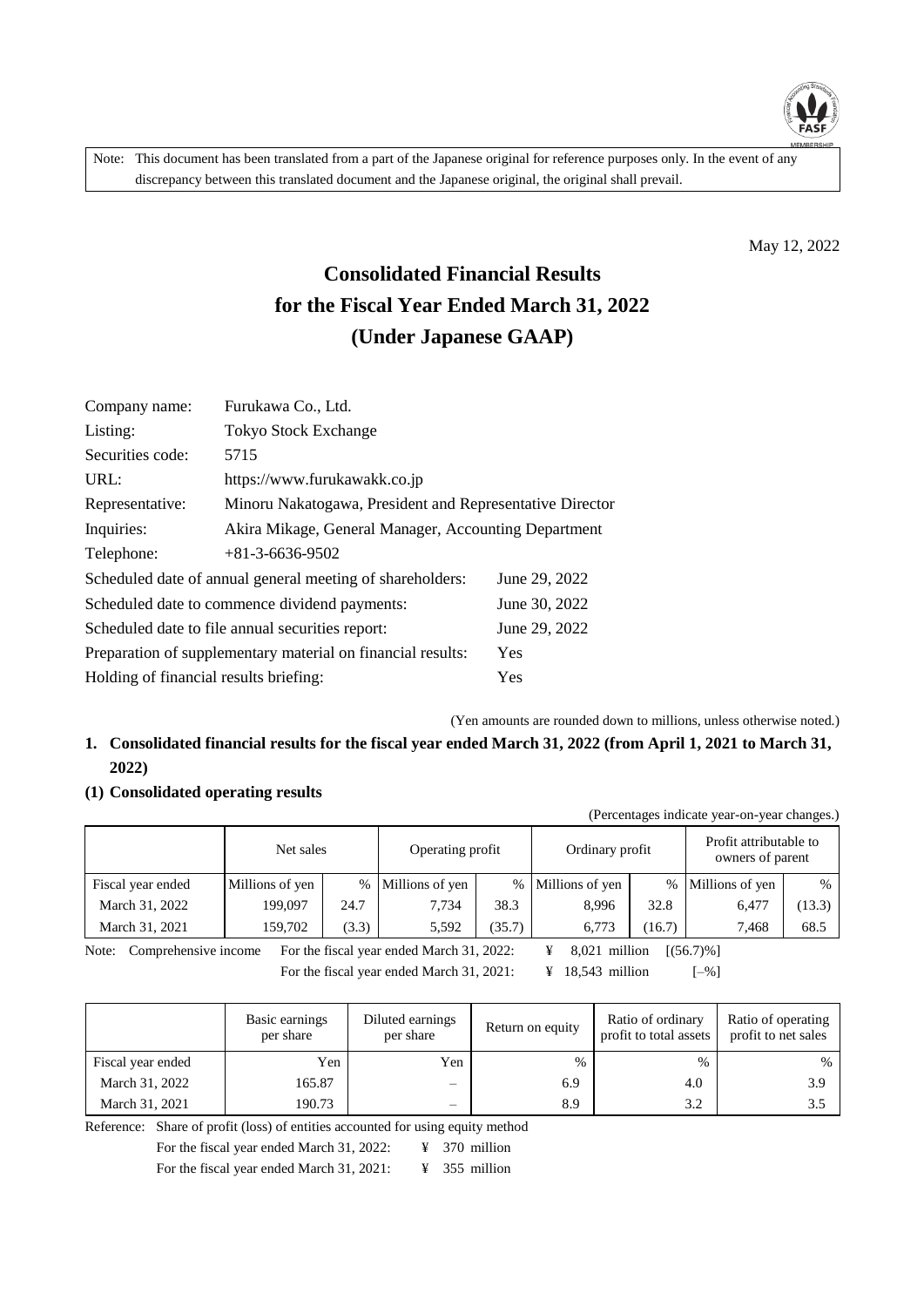### **(2) Consolidated financial position**

|                | Total assets    | Net assets      | Equity-to-asset ratio | Net assets per share |  |
|----------------|-----------------|-----------------|-----------------------|----------------------|--|
| As of          | Millions of yen | Millions of yen | $\%$                  | Yen                  |  |
| March 31, 2022 | 229,727         | 100,075         | 42.3                  | 2,505.01             |  |
| March 31, 2021 | 218,275         | 94.364          | 42.0                  | 2,348.53             |  |

Reference: Equity

As of March 31, 2022: ¥ 97,253 million As of March 31, 2021: ¥ 91,770 million

#### **(3) Consolidated cash flows**

|                   | Cash flows from operating Cash flows from investing Cash flows from financing Cash and cash equivalents<br>activities | activities      | activities      | at end of period |
|-------------------|-----------------------------------------------------------------------------------------------------------------------|-----------------|-----------------|------------------|
| Fiscal year ended | Millions of yen                                                                                                       | Millions of yen | Millions of yen | Millions of yen  |
| March 31, 2022    | 8,768                                                                                                                 | (5,857)         | (6, 568)        | 14,468           |
| March 31, 2021    | 6.042                                                                                                                 | 2,245           | (3,123)         | 17.748           |

#### **2. Cash dividends**

|                                                    |                          |                       | Annual dividends per share |                    | Total cash |                   | Ratio of dividends             |                                 |  |
|----------------------------------------------------|--------------------------|-----------------------|----------------------------|--------------------|------------|-------------------|--------------------------------|---------------------------------|--|
|                                                    | First<br>quarter-end     | Second<br>quarter-end | Third<br>quarter-end       | Fiscal<br>year-end | Total      | dividends (Total) | Payout ratio<br>(Consolidated) | to net assets<br>(Consolidated) |  |
|                                                    | Yen                      | Yen                   | Yen                        | Yen                | Yen        | Millions of yen   | $\%$                           | $\%$                            |  |
| Fiscal year ended<br>March 31, 2021                | -                        | 0.00                  | $\overline{\phantom{0}}$   | 50.00              | 50.00      | 1,953             | 26.2                           | 2.3                             |  |
| Fiscal year ended<br>March 31, 2022                | -                        | 0.00                  | $\overline{\phantom{0}}$   | 50.00              | 50.00      | 1,941             | 30.1                           | 2.0                             |  |
| Fiscal year ending<br>March 31, 2023<br>(Forecast) | $\overline{\phantom{0}}$ | 0.00                  | $\overline{\phantom{0}}$   | 50.00              | 50.00      |                   | 41.3                           |                                 |  |

### **3. Forecast of consolidated financial results for the fiscal year ending March 31, 2023 (from April 1, 2022 to March 31, 2023)**

(Percentages indicate year-on-year changes.)

|                                         | Net sales          |      | Operating profit   |        | Ordinary profit    |        | Profit attributable to<br>owners of parent |        | Basic earnings<br>per share |
|-----------------------------------------|--------------------|------|--------------------|--------|--------------------|--------|--------------------------------------------|--------|-----------------------------|
|                                         | Millions of<br>yen | $\%$ | Millions of<br>yen | $\%$   | Millions of<br>yen | $\%$   | Millions of<br>yen                         | %      | Yen                         |
| Six months ending<br>September 30, 2022 | 108,400            | 10.8 | 2.700              | (22.5) | 2,800              | (31.5) | 2,000                                      | (13.5) | 51.52                       |
| Fiscal year ending<br>March 31, 2023    | 209,500            | 5.2  | 7.000              | (9.5)  | 6.900              | (23.3) | 4,700                                      | (27.4) | 121.06                      |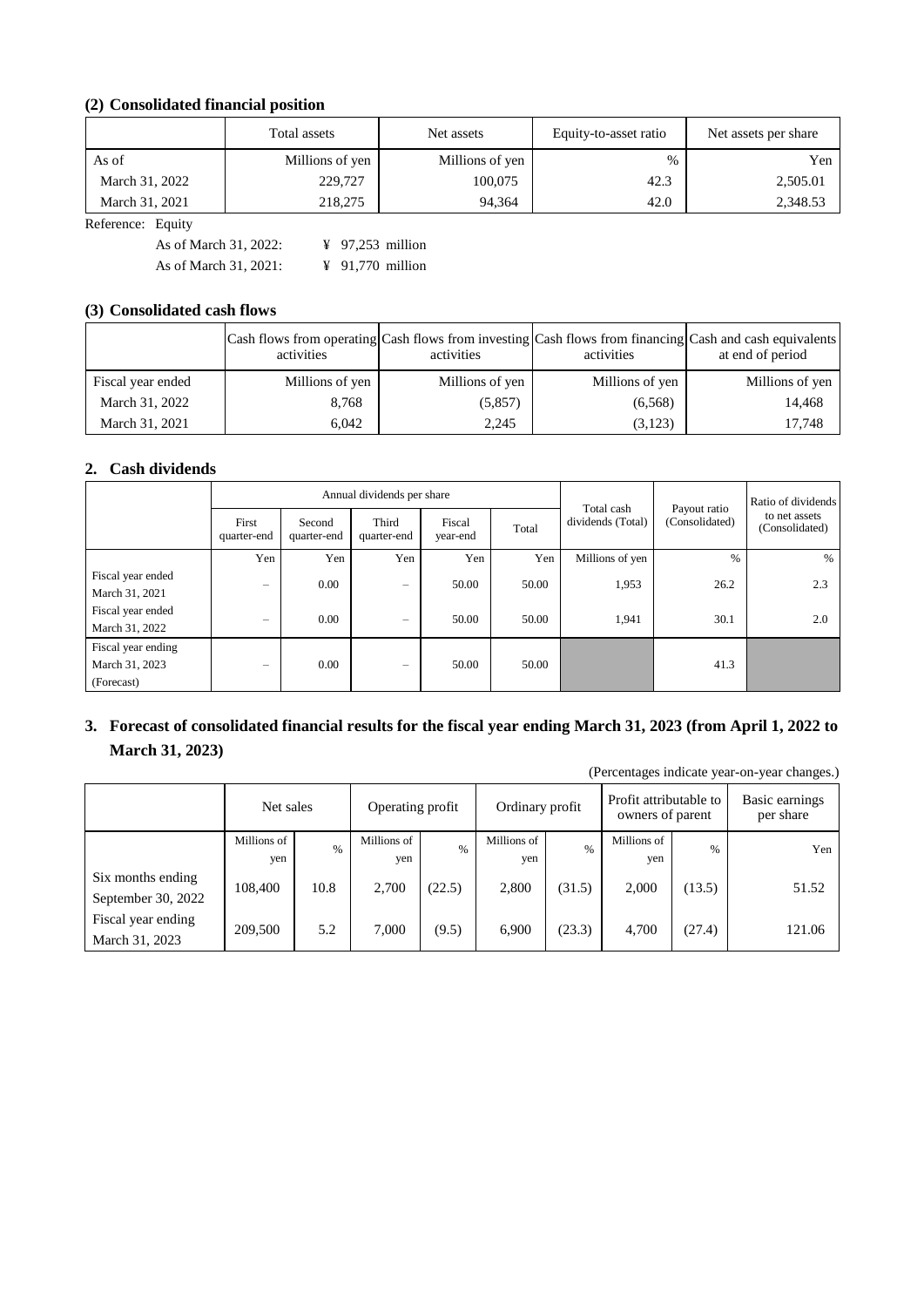\* Notes

- (1) Changes in significant subsidiaries during the period (changes in specified subsidiaries resulting in the change in scope of consolidation): None
- (2) Changes in accounting policies, changes in accounting estimates, and restatement
	- (i) Changes in accounting policies due to revisions to accounting standards and other regulations: Yes
	- (ii) Changes in accounting policies due to other reasons: None
	- (iii) Changes in accounting estimates: None
	- (iv) Restatement: None
- (3) Number of issued shares (common shares)
	- (i) Total number of issued shares at the end of the period (including treasury shares)

|      | As of March 31, 2022                                         |  | 40,445,568 shares |
|------|--------------------------------------------------------------|--|-------------------|
|      | As of March 31, 2021                                         |  | 40,445,568 shares |
| (ii) | Number of treasury shares at the end of the period           |  |                   |
|      | As of March 31, 2022                                         |  | 1,621,936 shares  |
|      | As of March 31, 2021                                         |  | 1,369,919 shares  |
|      | (iii) Average number of shares outstanding during the period |  |                   |
|      | Fiscal year ended March 31, 2022                             |  | 39,054,524 shares |
|      | Fiscal year ended March 31, 2021                             |  | 39,157,784 shares |

#### **[Reference] Overview of non-consolidated financial results**

- **1. Non-consolidated financial results for the fiscal year ended March 31, 2022 (from April 1, 2021 to March 31, 2022)**
- **(1) Non-consolidated operating results**

(Percentages indicate year-on-year changes.)

|                   | Net sales       |       | Operating profit  |        | Ordinary profit   |        | Profit            |        |
|-------------------|-----------------|-------|-------------------|--------|-------------------|--------|-------------------|--------|
| Fiscal year ended | Millions of yen |       | % Millions of yen |        | % Millions of yen |        | % Millions of yen | %      |
| March 31, 2022    | 7.663           | (9.4) | 3,106             | (26.8) | 3.659             | (23.2) | 2,951             | (59.9) |
| March 31, 2021    | 8.456           | 15.3) | 4.243             | (20.9) | 4.763             | (13.0) | 7,361             | 60.0   |

|                   | Basic earnings<br>per share | Diluted earnings<br>per share |
|-------------------|-----------------------------|-------------------------------|
| Fiscal year ended | Yen                         | Yen                           |
| March 31, 2022    | 75.58                       |                               |
| March 31, 2021    | 187.99                      |                               |

#### **(2) Non-consolidated financial position**

|                | Total assets    | Net assets      | Equity-to-asset ratio | Net assets per share |  |
|----------------|-----------------|-----------------|-----------------------|----------------------|--|
| As of          | Millions of yen | Millions of yen | $\%$                  | Yen                  |  |
| March 31, 2022 | 148.144         | 64.968          | 43.9                  | 1,673.42             |  |
| March 31, 2021 | 150.924         | 63.490          | 42.1                  | 1,624.81             |  |

Reference: Equity

As of March 31, 2022: ¥ 64,968 million As of March 31, 2021: ¥ 63,490 million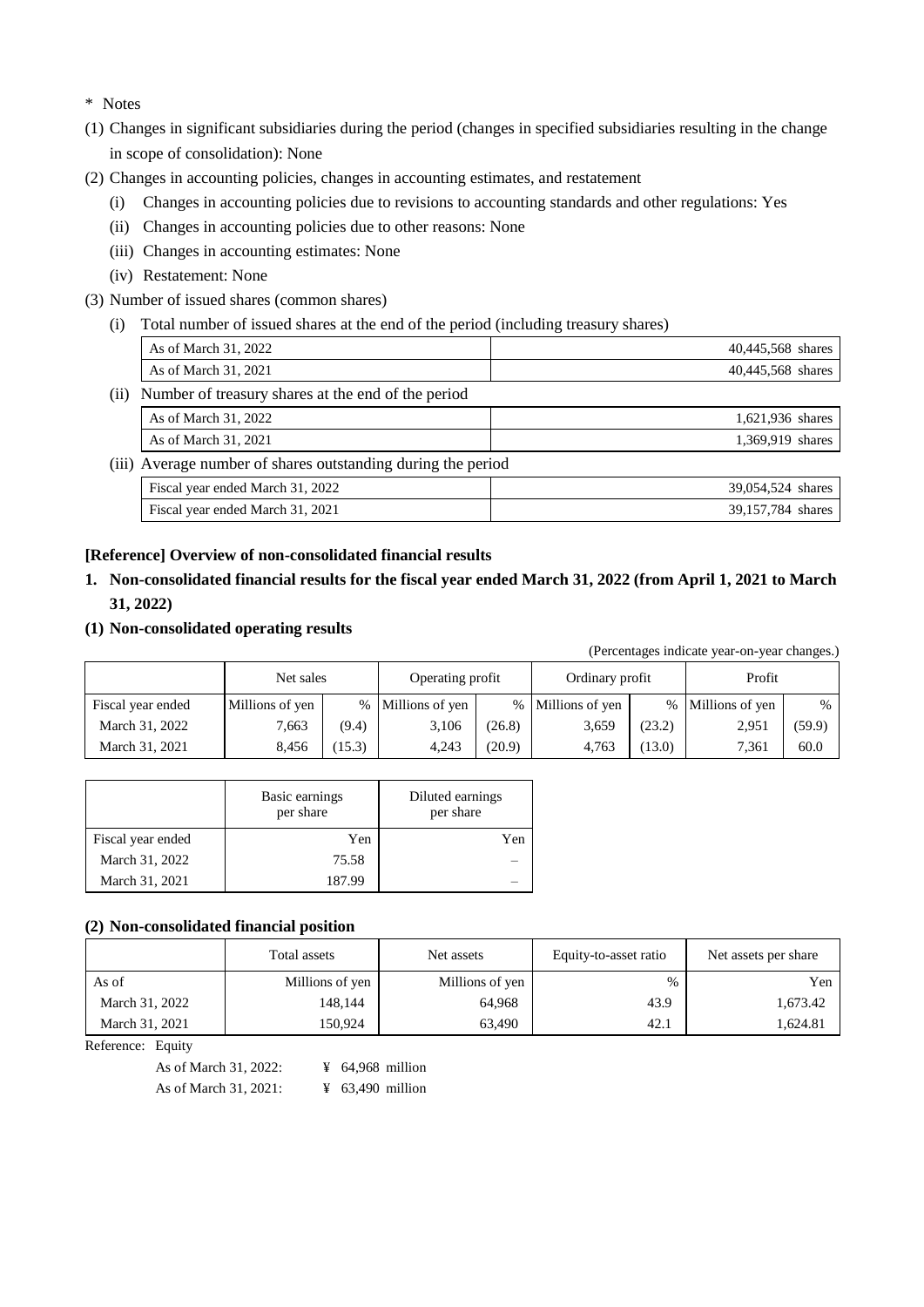### **2. Forecast of non-consolidated financial results for the fiscal year ending March 31, 2023 (from April 1, 2022 to March 31, 2023)**

(Percentages indicate year-on-year changes.)

| (I creentages mureate year-on-year changes.) |                    |       |                    |        |                    |        |                    |               |                             |
|----------------------------------------------|--------------------|-------|--------------------|--------|--------------------|--------|--------------------|---------------|-----------------------------|
|                                              | Net sales          |       | Operating profit   |        | Ordinary profit    |        | Profit             |               | Basic earnings<br>per share |
|                                              | Millions of<br>yen | $\%$  | Millions of<br>yen | $\%$   | Millions of<br>yen | $\%$   | Millions of<br>yen | $\frac{0}{0}$ | Yen                         |
| Six months ending<br>September 30, 2022      | 4,900              | (4.4) | 2,500              | (11.0) | 2,400              | (24.8) | 2,300              | (10.5)        | 59.24                       |
| Fiscal year ending<br>March 31, 2023         | 7,400              | (3.4) | 2,600              | (16.3) | 2,400              | (34.4) | 2,000              | (32.2)        | 51.52                       |

- \* Financial results reports are exempt from audit conducted by certified public accountants or an audit corporation.
- \* Proper use of earnings forecasts, and other special matters
- (1) Caution concerning forward-looking statements

The forward-looking statements, including earnings outlook, contained in these materials are based on information currently available to the Company and on certain assumptions deemed to be reasonable by the Company. The Company makes no warranty as to the achievability of the projections. Actual business and other results may differ substantially from the statements herein due to a number of factors.

(2) Financial results briefing (for securities analysts and institutional investors) The Company will hold a financial results briefing through livestreaming in order to prevent the spread of the novel coronavirus disease (COVID-19). Furthermore, the Company plans to post supplementary materials and a video of the results briefing on its website.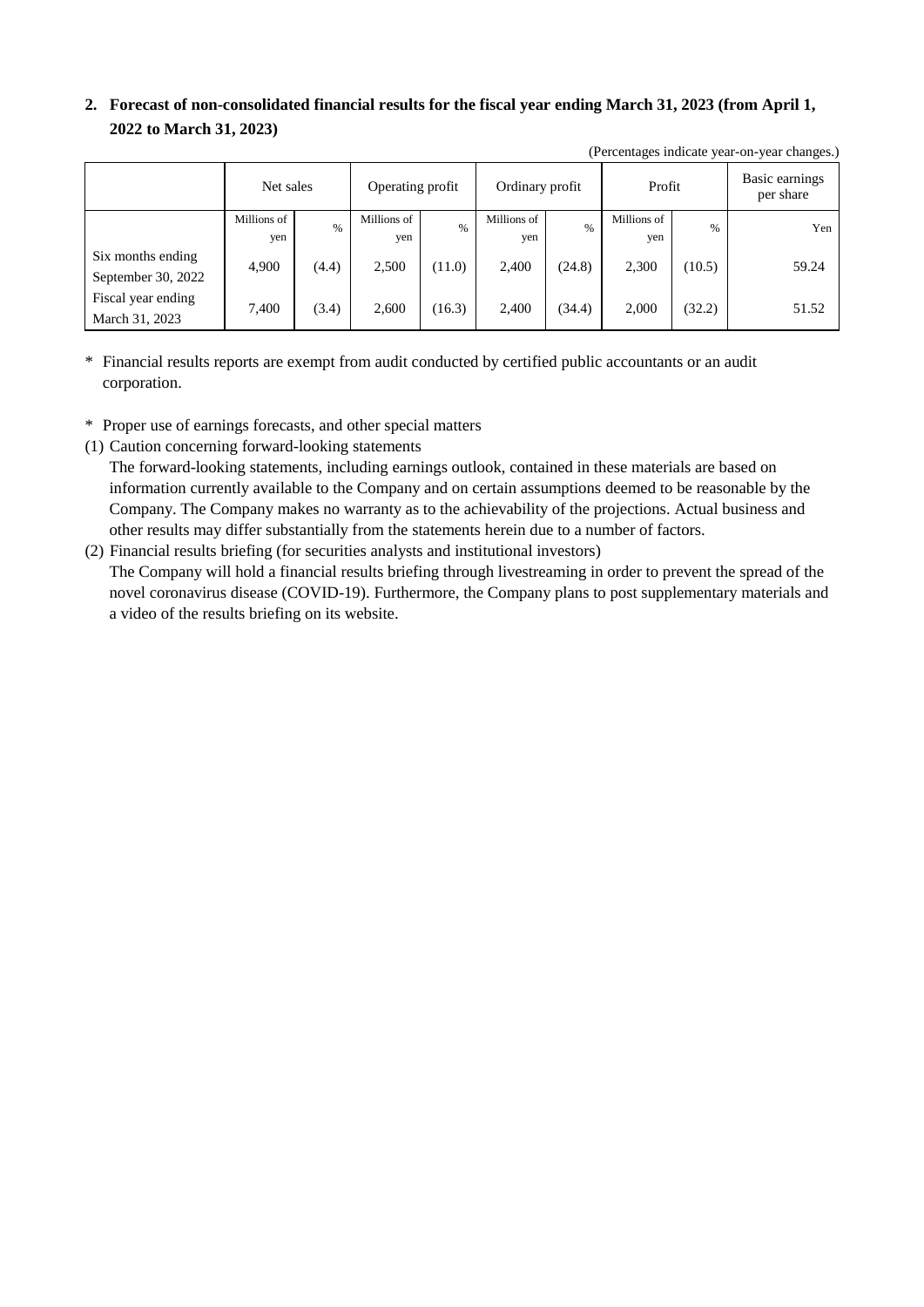### **Attached Material**

## **Index**

| (2) Consolidated statement of income and consolidated statement of comprehensive income 4 |  |
|-------------------------------------------------------------------------------------------|--|
|                                                                                           |  |
|                                                                                           |  |
|                                                                                           |  |
|                                                                                           |  |
|                                                                                           |  |
|                                                                                           |  |
| Supplementary Material on Financial Results for the Fiscal Year Ended March 31, 202210    |  |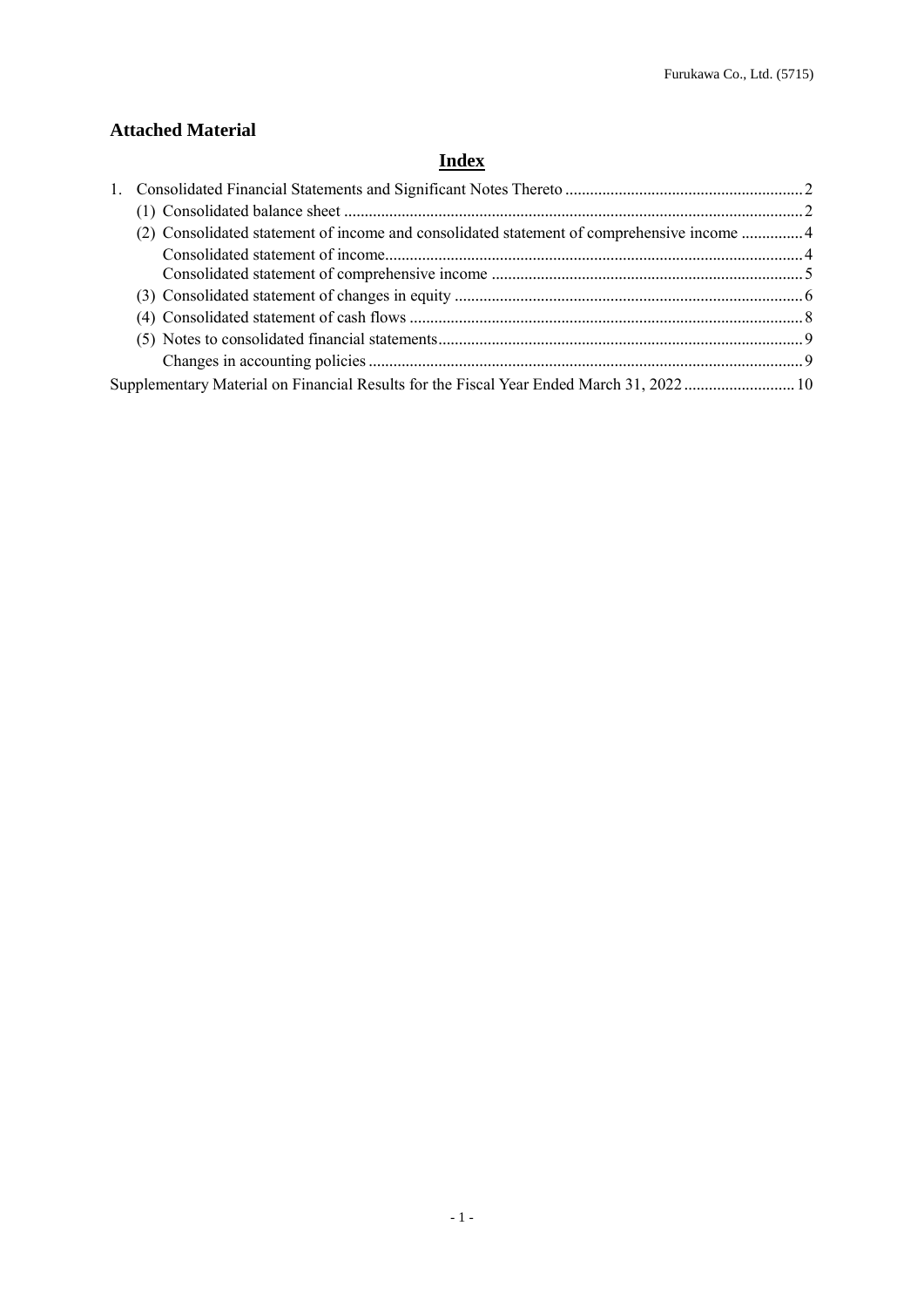### <span id="page-5-0"></span>**1. Consolidated Financial Statements and Significant Notes Thereto**

### <span id="page-5-1"></span>**(1) Consolidated balance sheet**

|                                                     |                      | (Millions of yen)    |
|-----------------------------------------------------|----------------------|----------------------|
|                                                     | As of March 31, 2021 | As of March 31, 2022 |
| Assets                                              |                      |                      |
| Current assets                                      |                      |                      |
| Cash and deposits                                   | 17,748               | 14,469               |
| Notes and accounts receivable - trade               | 28,030               |                      |
| Notes and accounts receivable - trade, and contract |                      | 28,344               |
| assets                                              |                      |                      |
| Merchandise and finished goods                      | 15,990               | 17,205               |
| Work in process                                     | 9.839                | 10,813               |
| Raw materials and supplies                          | 11,589               | 20,818               |
| Other                                               | 5.568                | 4,635                |
| Allowance for doubtful accounts                     | (141)                | (48)                 |
| Total current assets                                | 88,625               | 96.238               |
| Non-current assets                                  |                      |                      |
| Property, plant and equipment                       |                      |                      |
| Buildings and structures, net                       | 22,540               | 24,051               |
| Machinery, equipment and vehicles, net              | 9,042                | 8,789                |
| Land                                                | 53,436               | 54,170               |
| Leased assets, net                                  | 537                  | 429                  |
| Construction in progress                            | 1,271                | 517                  |
| Other, net                                          | 2,988                | 3,018                |
| Total property, plant and equipment                 | 89,817               | 90,976               |
| Intangible assets                                   | 341                  | 376                  |
| Investments and other assets                        |                      |                      |
| Investment securities                               | 34,449               | 35,860               |
| Long-term loans receivable                          | 4,086                | 4,495                |
| Deferred tax assets                                 |                      | 351                  |
| Retirement benefit asset                            | 194                  | 403                  |
| Other                                               | 1,334                | 1,746                |
| Allowance for doubtful accounts                     | (573)                | (720)                |
| Total investments and other assets                  | 39,490               | 42,136               |
| Total non-current assets                            | 129,649              | 133,489              |
| <b>Total assets</b>                                 | 218,275              | 229,727              |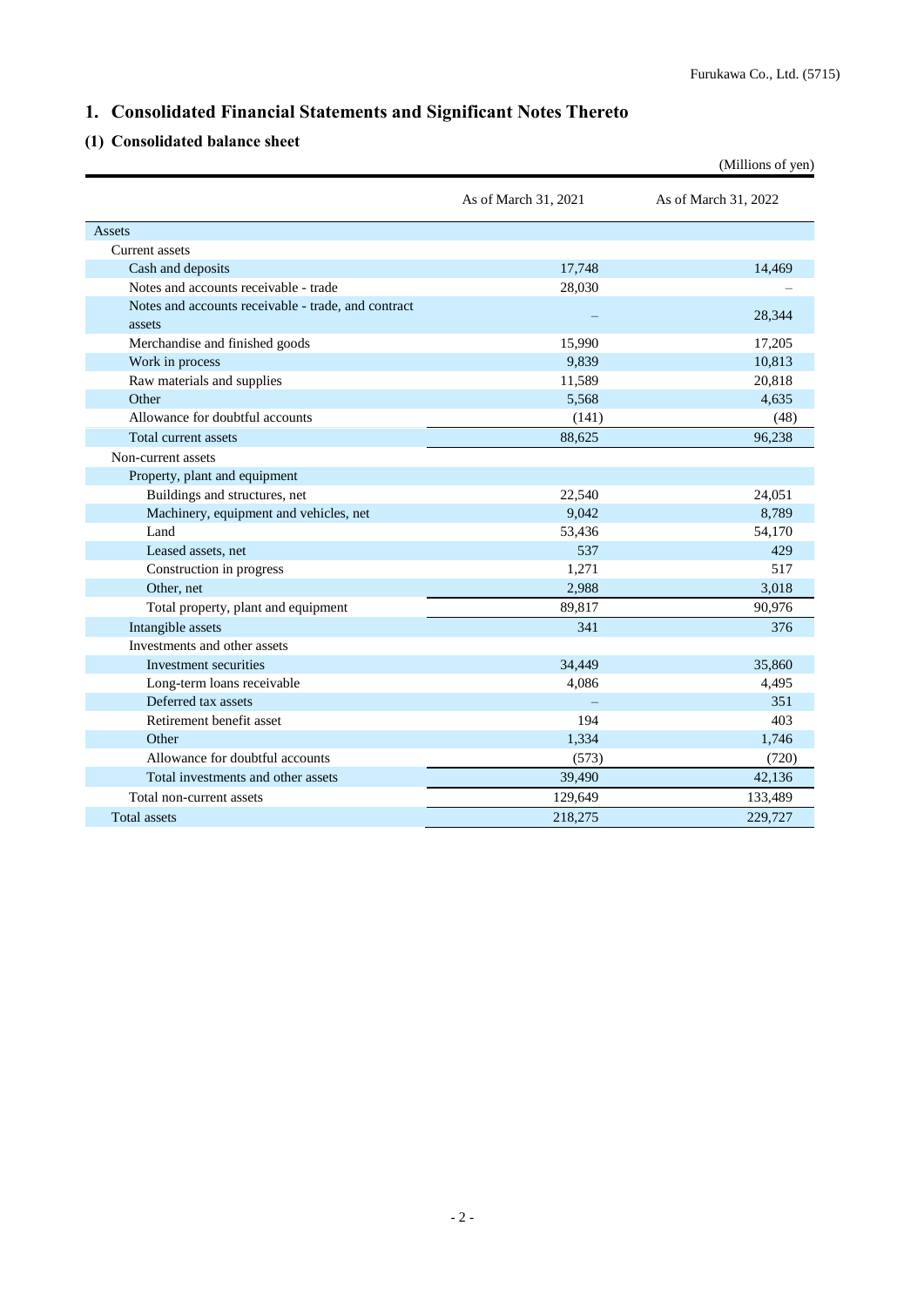|                                                       | As of March 31, 2021 | As of March 31, 2022 |
|-------------------------------------------------------|----------------------|----------------------|
| Liabilities                                           |                      |                      |
| Current liabilities                                   |                      |                      |
| Notes and accounts payable - trade                    | 11,638               | 15,916               |
| Electronically recorded obligations - operating       | 6,863                | 9,381                |
| Short-term borrowings                                 | 10,575               | 13,504               |
| Lease liabilities                                     | 219                  | 188                  |
| Accounts payable - other                              | 10,511               | 13,310               |
| Income taxes payable                                  | 1,054                | 1,491                |
| Provision for bonuses                                 | 110                  | 138                  |
| Provision for environmental measures                  | 7                    | 3                    |
| Other                                                 | 6,859                | 5,924                |
| Total current liabilities                             | 47,839               | 59,859               |
| Non-current liabilities                               |                      |                      |
| Long-term borrowings                                  | 59,107               | 52,166               |
| Lease liabilities                                     | 393                  | 302                  |
| Deferred tax liabilities                              | 9,761                | 10,501               |
| Deferred tax liabilities for land revaluation         | 1,402                | 1,399                |
| Retirement benefit liability                          | 2,709                | 2,543                |
| Provision for environmental measures                  | 86                   | 58                   |
| Other provisions                                      | 16                   | 16                   |
| Asset retirement obligations                          | 234                  | 239                  |
| Other                                                 | 2,360                | 2,565                |
| Total non-current liabilities                         | 76,071               | 69,793               |
| <b>Total liabilities</b>                              | 123,910              | 129,652              |
| Net assets                                            |                      |                      |
| Shareholders' equity                                  |                      |                      |
| Share capital                                         | 28,208               | 28,208               |
| Capital surplus                                       | 2                    | 2                    |
| Retained earnings                                     | 50,025               | 54,557               |
| Treasury shares                                       | (1,862)              | (2,197)              |
| Total shareholders' equity                            | 76,373               | 80,570               |
| Accumulated other comprehensive income                |                      |                      |
| Valuation difference on available-for-sale securities | 11,303               | 11,832               |
| Deferred gains or losses on hedges                    | 351                  | (292)                |
| Revaluation reserve for land                          | 2,609                | 2,602                |
| Foreign currency translation adjustment               | (826)                | 35                   |
| Remeasurements of defined benefit plans               | 1,959                | 2,506                |
| Total accumulated other comprehensive income          | 15,396               | 16,683               |
| Non-controlling interests                             | 2,594                | 2,821                |
| Total net assets                                      | 94,364               | 100,075              |
| Total liabilities and net assets                      | 218,275              | 229,727              |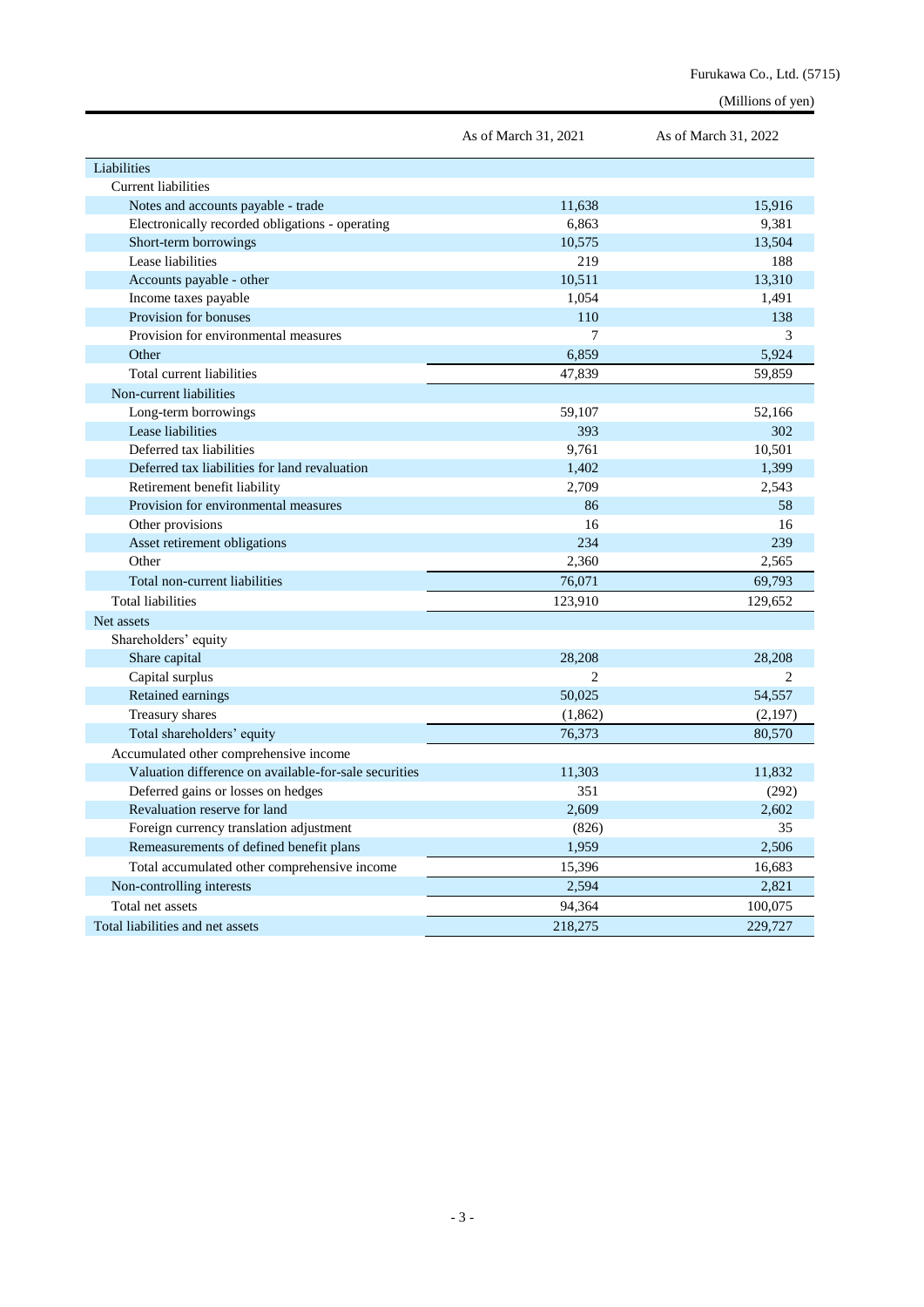### <span id="page-7-0"></span>**(2) Consolidated statement of income and consolidated statement of comprehensive income Consolidated statement of income**

<span id="page-7-1"></span>

|                                                                  |                                     | (Millions of yen)                   |
|------------------------------------------------------------------|-------------------------------------|-------------------------------------|
|                                                                  | Fiscal year ended<br>March 31, 2021 | Fiscal year ended<br>March 31, 2022 |
| Net sales                                                        | 159,702                             | 199,097                             |
| Cost of sales                                                    | 137,508                             | 172,995                             |
| Gross profit                                                     | 22,194                              | 26,101                              |
| Selling, general and administrative expenses                     |                                     |                                     |
| Freight and incidental costs                                     | 2,114                               | 2,465                               |
| Salaries, allowances and bonuses                                 | 7,309                               | 7,557                               |
| Provision for bonuses                                            | 35                                  | 108                                 |
| Provision for retirement benefits                                | 508                                 | 629                                 |
| Provision of allowance for doubtful accounts                     | 4                                   | 16                                  |
| Research and development expenses                                | 732                                 | 1,053                               |
| Other                                                            | 5,896                               | 6,535                               |
| Total selling, general and administrative expenses               | 16,601                              | 18,366                              |
| Operating profit                                                 | 5,592                               | 7,734                               |
| Non-operating income                                             |                                     |                                     |
| Dividend income                                                  | 749                                 | 752                                 |
| Share of profit of entities accounted for using equity<br>method | 355                                 | 370                                 |
| Foreign exchange gains                                           | 702                                 | 677                                 |
| Gain on sales of waste goods                                     | 65                                  | 497                                 |
| Other                                                            | 876                                 | 746                                 |
| Total non-operating income                                       | 2,749                               | 3,044                               |
| Non-operating expenses                                           |                                     |                                     |
| Interest expenses                                                | 456                                 | 427                                 |
| Administrative expenses of inactive mountain                     | 769                                 | 812                                 |
| Other                                                            | 342                                 | 543                                 |
| Total non-operating expenses                                     | 1,568                               | 1,782                               |
| Ordinary profit                                                  | 6,773                               | 8,996                               |
| Extraordinary income                                             |                                     |                                     |
| Gain on bargain purchase                                         |                                     | 833                                 |
| Other                                                            | 4.105                               | 280                                 |
| Total extraordinary income                                       | 4,105                               | 1,113                               |
| <b>Extraordinary losses</b>                                      |                                     |                                     |
| Loss on sale and retirement of non-current assets                | 151                                 | 157                                 |
| Demolition expenses of a rental building<br>Other                | 730<br>89                           | 668<br>146                          |
|                                                                  |                                     | 972                                 |
| Total extraordinary losses                                       | 971                                 |                                     |
| Profit before income taxes                                       | 9,907                               | 9,137                               |
| Income taxes - current                                           | 2,172                               | 2,715                               |
| Income taxes - deferred                                          | 65<br>2,237                         | (264)                               |
| Total income taxes                                               |                                     | 2,450                               |
| Profit                                                           | 7,670                               | 6,686                               |
| Profit attributable to non-controlling interests                 | 201                                 | 208                                 |
| Profit attributable to owners of parent                          | 7,468                               | 6,477                               |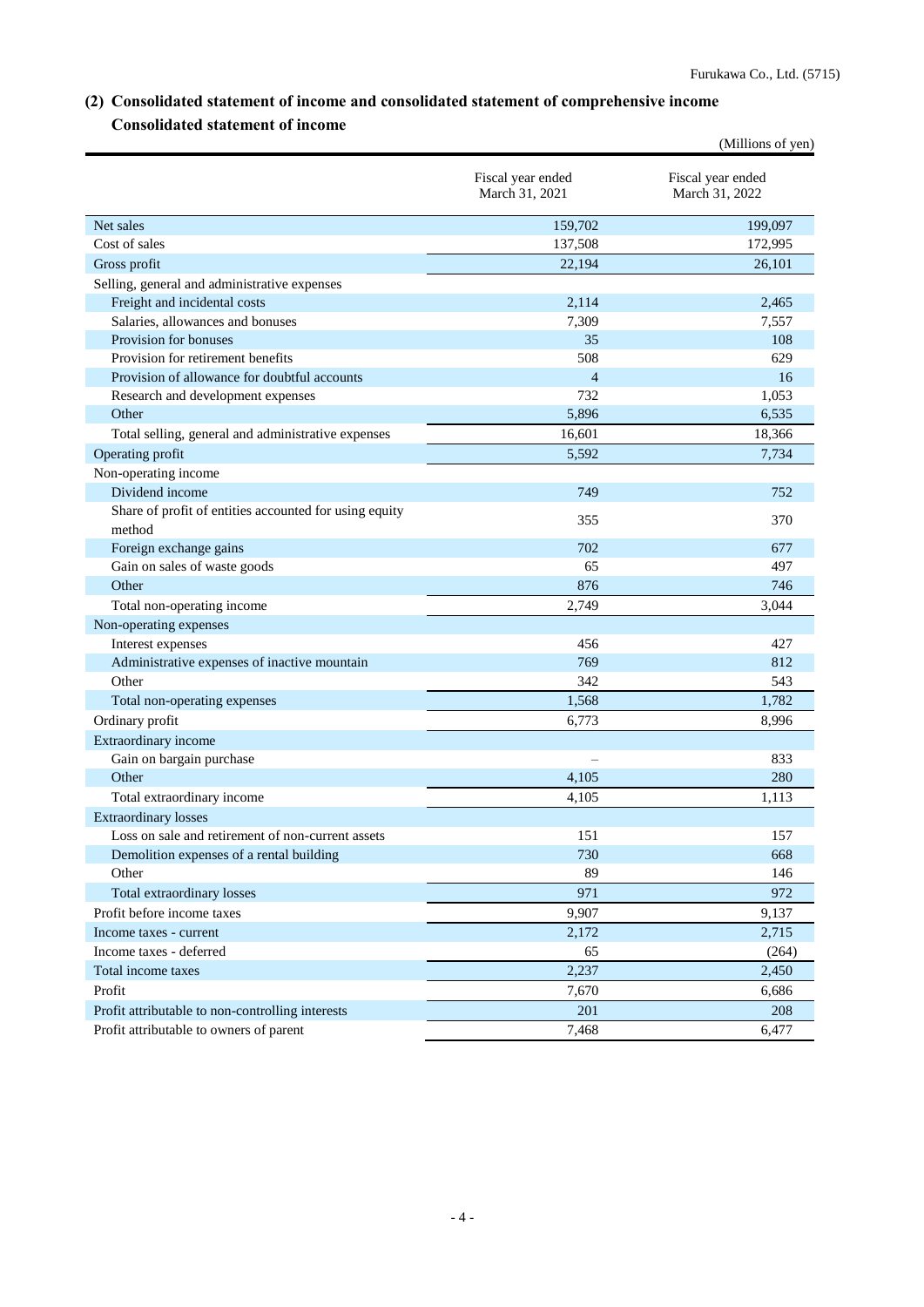### <span id="page-8-0"></span>**Consolidated statement of comprehensive income**

(Millions of yen)

|                                                                                      | Fiscal year ended<br>March 31, 2021 | Fiscal year ended<br>March 31, 2022 |
|--------------------------------------------------------------------------------------|-------------------------------------|-------------------------------------|
| Profit                                                                               | 7.670                               | 6.686                               |
| Other comprehensive income                                                           |                                     |                                     |
| Valuation difference on available-for-sale securities                                | 5,941                               | 527                                 |
| Deferred gains or losses on hedges                                                   | 641                                 | (483)                               |
| Foreign currency translation adjustment                                              | (434)                               | 723                                 |
| Remeasurements of defined benefit plans, net of tax                                  | 4,756                               | 547                                 |
| Share of other comprehensive income of entities<br>accounted for using equity method | (31)                                | 20                                  |
| Total other comprehensive income                                                     | 10,873                              | 1,335                               |
| Comprehensive income                                                                 | 18,543                              | 8,021                               |
| Comprehensive income attributable to                                                 |                                     |                                     |
| Comprehensive income attributable to owners of parent                                | 18,350                              | 7,771                               |
| Comprehensive income attributable to non-controlling<br>interests                    | 193                                 | 250                                 |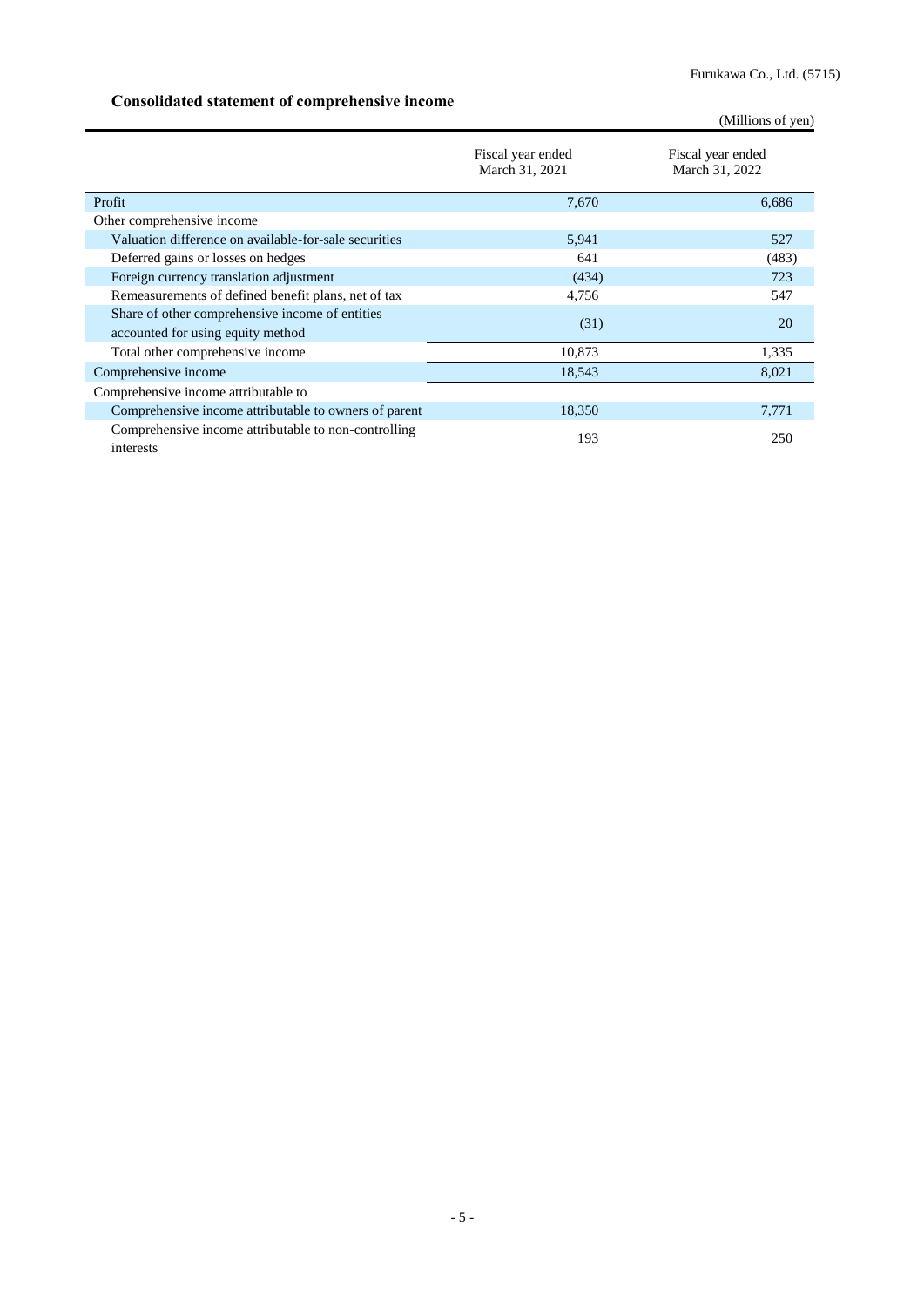### <span id="page-9-0"></span>**(3) Consolidated statement of changes in equity**

Fiscal year ended March 31, 2021

|                                                            |               |                      |                   |                 | (Millions of yen)             |  |  |
|------------------------------------------------------------|---------------|----------------------|-------------------|-----------------|-------------------------------|--|--|
|                                                            |               | Shareholders' equity |                   |                 |                               |  |  |
|                                                            | Share capital | Capital surplus      | Retained earnings | Treasury shares | Total shareholders'<br>equity |  |  |
| Balance at beginning of<br>period                          | 28,208        |                      | 44,507            | (1,697)         | 71,018                        |  |  |
| Changes during period                                      |               |                      |                   |                 |                               |  |  |
| Dividends of surplus                                       |               |                      | (1,960)           |                 | (1,960)                       |  |  |
| Profit attributable to<br>owners of parent                 |               |                      | 7,468             |                 | 7,468                         |  |  |
| Purchase of treasury<br>shares                             |               |                      |                   | (165)           | (165)                         |  |  |
| Reversal of revaluation<br>reserve for land                |               |                      | 10                |                 | 10                            |  |  |
| Merger of consolidated<br>subsidiaries                     |               | $\overline{2}$       |                   |                 | 2                             |  |  |
| Net changes in items<br>other than shareholders'<br>equity |               |                      |                   |                 |                               |  |  |
| Total changes during period                                |               | $\overline{2}$       | 5,518             | (165)           | 5,355                         |  |  |
| Balance at end of period                                   | 28,208        | $\overline{2}$       | 50,025            | (1,862)         | 76,373                        |  |  |

|                                                            |                                                                       | Accumulated other comprehensive income      |                                    |                                                  |                                                       |                                                            |                                  |                     |
|------------------------------------------------------------|-----------------------------------------------------------------------|---------------------------------------------|------------------------------------|--------------------------------------------------|-------------------------------------------------------|------------------------------------------------------------|----------------------------------|---------------------|
|                                                            | Valuation<br>difference<br>on<br>available-<br>for-sale<br>securities | Deferred<br>gains or<br>losses on<br>hedges | Revaluation<br>reserve for<br>land | Foreign<br>currency<br>translation<br>adjustment | Remeasure-<br>ments of<br>defined<br>benefit<br>plans | Total<br>accumulated<br>other<br>comprehen-<br>sive income | Non-<br>controlling<br>interests | Total net<br>assets |
| Balance at beginning of<br>period                          | 5,363                                                                 | (322)                                       | 2,620                              | (339)                                            | (2,797)                                               | 4,525                                                      | 2,423                            | 77,966              |
| Changes during period                                      |                                                                       |                                             |                                    |                                                  |                                                       |                                                            |                                  |                     |
| Dividends of surplus                                       |                                                                       |                                             |                                    |                                                  |                                                       |                                                            |                                  | (1,960)             |
| Profit attributable to<br>owners of parent                 |                                                                       |                                             |                                    |                                                  |                                                       |                                                            |                                  | 7,468               |
| Purchase of treasury<br>shares                             |                                                                       |                                             |                                    |                                                  |                                                       |                                                            |                                  | (165)               |
| Reversal of revaluation<br>reserve for land                |                                                                       |                                             |                                    |                                                  |                                                       |                                                            |                                  | 10                  |
| Merger of consolidated<br>subsidiaries                     |                                                                       |                                             |                                    |                                                  |                                                       |                                                            |                                  | $\overline{2}$      |
| Net changes in items<br>other than shareholders'<br>equity | 5,939                                                                 | 673                                         | (10)                               | (487)                                            | 4,756                                                 | 10,871                                                     | 171                              | 11,042              |
| Total changes during period                                | 5,939                                                                 | 673                                         | (10)                               | (487)                                            | 4,756                                                 | 10,871                                                     | 171                              | 16,397              |
| Balance at end of period                                   | 11,303                                                                | 351                                         | 2,609                              | (826)                                            | 1.959                                                 | 15,396                                                     | 2,594                            | 94.364              |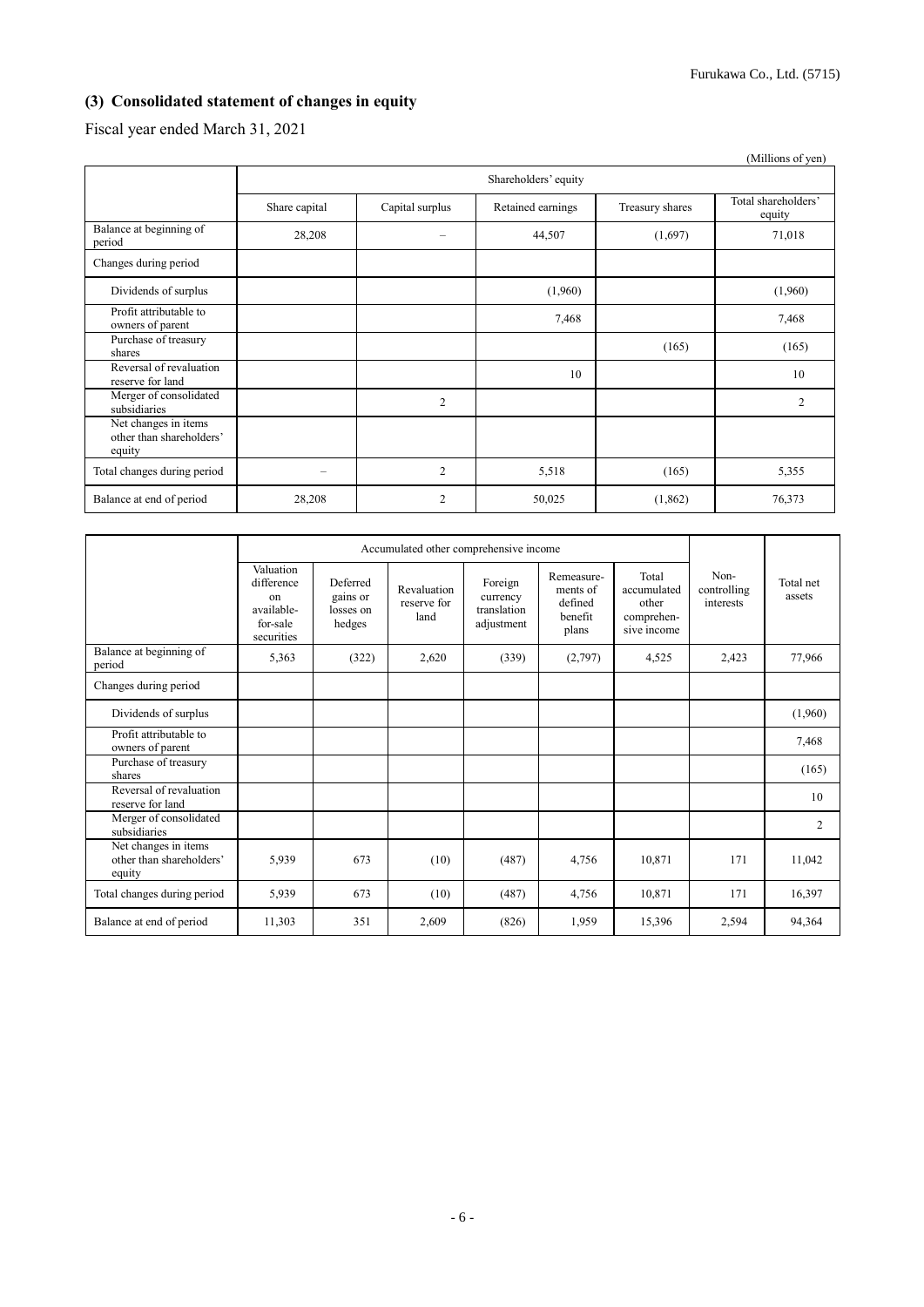### Fiscal year ended March 31, 2022

|                                                            |               |                      |                   |                 | (Millions of yen)             |  |  |
|------------------------------------------------------------|---------------|----------------------|-------------------|-----------------|-------------------------------|--|--|
|                                                            |               | Shareholders' equity |                   |                 |                               |  |  |
|                                                            | Share capital | Capital surplus      | Retained earnings | Treasury shares | Total shareholders'<br>equity |  |  |
| Balance at beginning of<br>period                          | 28,208        | $\overline{2}$       | 50,025            | (1,862)         | 76,373                        |  |  |
| Changes during period                                      |               |                      |                   |                 |                               |  |  |
| Dividends of surplus                                       |               |                      | (1,953)           |                 | (1,953)                       |  |  |
| Profit attributable to<br>owners of parent                 |               |                      | 6,477             |                 | 6,477                         |  |  |
| Purchase of treasury<br>shares                             |               |                      |                   | (334)           | (334)                         |  |  |
| Reversal of revaluation<br>reserve for land                |               |                      | $\overline{7}$    |                 |                               |  |  |
| Net changes in items<br>other than shareholders'<br>equity |               |                      |                   |                 |                               |  |  |
| Total changes during period                                | $\equiv$      | -                    | 4,531             | (334)           | 4,196                         |  |  |
| Balance at end of period                                   | 28,208        | 2                    | 54,557            | (2,197)         | 80,570                        |  |  |

|                                                            | Accumulated other comprehensive income                                |                                             |                                    |                                                  |                                                    |                                                            |                                  |                     |
|------------------------------------------------------------|-----------------------------------------------------------------------|---------------------------------------------|------------------------------------|--------------------------------------------------|----------------------------------------------------|------------------------------------------------------------|----------------------------------|---------------------|
|                                                            | Valuation<br>difference<br>on<br>available-<br>for-sale<br>securities | Deferred<br>gains or<br>losses on<br>hedges | Revaluation<br>reserve for<br>land | Foreign<br>currency<br>translation<br>adjustment | Remeasure-<br>ments of<br>defined<br>benefit plans | Total<br>accumulated<br>other<br>comprehen-<br>sive income | Non-<br>controlling<br>interests | Total net<br>assets |
| Balance at beginning of<br>period                          | 11,303                                                                | 351                                         | 2,609                              | (826)                                            | 1,959                                              | 15,396                                                     | 2,594                            | 94,364              |
| Changes during period                                      |                                                                       |                                             |                                    |                                                  |                                                    |                                                            |                                  |                     |
| Dividends of surplus                                       |                                                                       |                                             |                                    |                                                  |                                                    |                                                            |                                  | (1,953)             |
| Profit attributable to<br>owners of parent                 |                                                                       |                                             |                                    |                                                  |                                                    |                                                            |                                  | 6,477               |
| Purchase of treasury<br>shares                             |                                                                       |                                             |                                    |                                                  |                                                    |                                                            |                                  | (334)               |
| Reversal of revaluation<br>reserve for land                |                                                                       |                                             |                                    |                                                  |                                                    |                                                            |                                  | $\overline{7}$      |
| Net changes in items<br>other than shareholders'<br>equity | 528                                                                   | (644)                                       | (7)                                | 862                                              | 547                                                | 1,286                                                      | 227                              | 1,513               |
| Total changes during period                                | 528                                                                   | (644)                                       | (7)                                | 862                                              | 547                                                | 1,286                                                      | 227                              | 5,710               |
| Balance at end of period                                   | 11,832                                                                | (292)                                       | 2,602                              | 35                                               | 2,506                                              | 16,683                                                     | 2,821                            | 100,075             |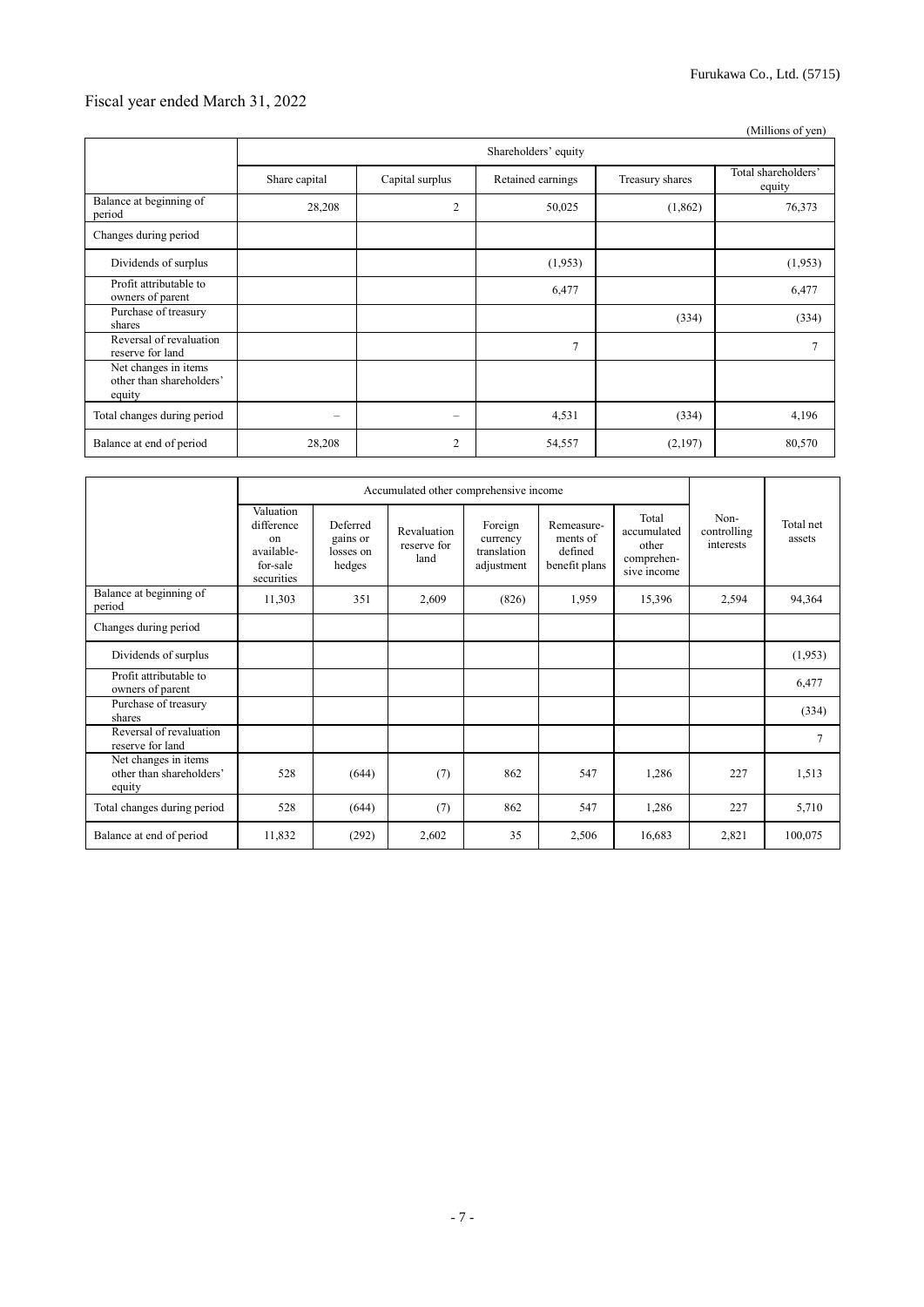### <span id="page-11-0"></span>**(4) Consolidated statement of cash flows**

|                                                                         |                                     | (Millions of yen)                   |
|-------------------------------------------------------------------------|-------------------------------------|-------------------------------------|
|                                                                         | Fiscal year ended<br>March 31, 2021 | Fiscal year ended<br>March 31, 2022 |
| Cash flows from operating activities                                    |                                     |                                     |
| Profit before income taxes                                              | 9,907                               | 9,137                               |
| Depreciation                                                            | 3,879                               | 4,003                               |
| Share of loss (profit) of entities accounted for using<br>equity method | (355)                               | (370)                               |
| Gain on bargain purchase                                                |                                     | (833)                               |
| Increase (decrease) in retirement benefit liability                     | 184                                 | 433                                 |
| Interest and dividend income                                            | (929)                               | (878)                               |
| Interest expenses                                                       | 456                                 | 427                                 |
| Foreign exchange losses (gains)                                         | (432)                               | (421)                               |
| Decrease (increase) in trade receivables                                | 2,550                               | 345                                 |
| Decrease (increase) in inventories                                      | 645                                 | (10, 328)                           |
| Increase (decrease) in trade payables                                   | (1,259)                             | 5,955                               |
| Increase (decrease) in accounts payable - other                         | (2,560)                             | 3,700                               |
| Other, net                                                              | (5,386)                             | (467)                               |
| Subtotal                                                                | 6,699                               | 10,703                              |
| Interest and dividends received                                         | 1,004                               | 885                                 |
| Interest paid                                                           | (462)                               | (429)                               |
| Income taxes paid                                                       | (1, 863)                            | (2, 484)                            |
| Other, net                                                              | 664                                 | 94                                  |
| Net cash provided by (used in) operating activities                     | 6,042                               | 8,768                               |
| Cash flows from investing activities                                    |                                     |                                     |
| Purchase of property, plant and equipment                               | (3,403)                             | (5,507)                             |
| Purchase of shares of subsidiaries resulting in change in               |                                     | (352)                               |
| scope of consolidation                                                  |                                     |                                     |
| Other, net                                                              | 5,648                               | 3                                   |
| Net cash provided by (used in) investing activities                     | 2,245                               | (5,857)                             |
| Cash flows from financing activities                                    |                                     |                                     |
| Proceeds from short-term borrowings                                     | 10,330                              | 15,957                              |
| Repayments of short-term borrowings                                     | (10, 465)                           | (16,062)                            |
| Proceeds from long-term borrowings                                      | 10,426                              | 220                                 |
| Repayments of long-term borrowings                                      | (11,034)                            | (4,140)                             |
| Repayments of finance lease liabilities                                 | (232)                               | (232)                               |
| Purchase of treasury shares                                             | (165)                               | (334)                               |
| Dividends paid                                                          | (1,961)                             | (1,953)                             |
| Other, net                                                              | (22)                                | (22)                                |
| Net cash provided by (used in) financing activities                     | (3, 123)                            | (6, 568)                            |
| Effect of exchange rate change on cash and cash<br>equivalents          | (63)                                | 377                                 |
| Net increase (decrease) in cash and cash equivalents                    | 5,101                               | (3,279)                             |
| Cash and cash equivalents at beginning of period                        | 12,646                              | 17,748                              |
| Cash and cash equivalents at end of period                              | 17,748                              | 14,468                              |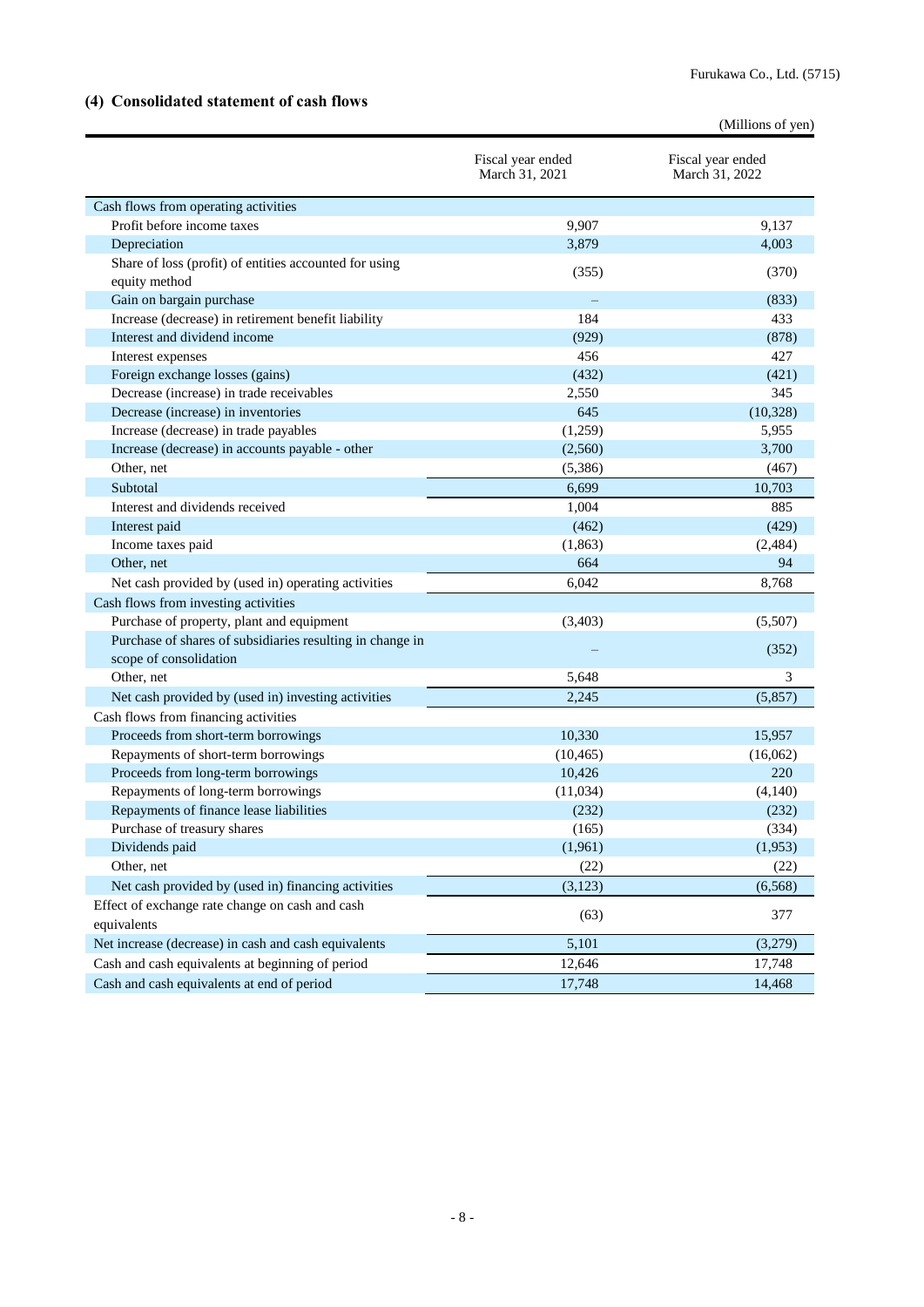#### <span id="page-12-1"></span><span id="page-12-0"></span>**(5) Notes to consolidated financial statements**

#### **Changes in accounting policies**

Application of accounting standard for revenue recognition, etc.

The Company has applied the "Accounting Standard for Revenue Recognition" (ASBJ Statement No. 29, March 31, 2020) and relevant ASBJ regulations from the beginning of the fiscal year under review, and it has recognized revenue at the time the control of promised goods or services is transferred to the customer at the amount expected to be received upon exchange of said goods or services.

The application of the Accounting Standard for Revenue Recognition and relevant ASBJ regulations is subject to the transitional treatment provided for in the proviso to paragraph 84 of the Accounting Standard for Revenue Recognition. The cumulative effect of the retrospective application, assuming the new accounting policy had been applied to periods prior to the beginning of the fiscal year under review was added to or deducted from the opening balance of retained earnings of the fiscal year under review, and thus the new accounting policy was applied from such opening balance; provided, however, that the new accounting policy was not retrospectively applied to contracts for which nearly all the revenue amounts had been recognized according to the previous treatment in periods prior to the beginning of the fiscal year under review, by applying the method provided for in paragraph 86 of the Accounting Standard for Revenue Recognition.

The effect of this change on the consolidated financial statements for the fiscal year under review was immaterial.

Due to the application of the Accounting Standard for Revenue Recognition, "Notes and accounts receivable trade" under current assets of the consolidated balance sheet as of the end of the previous fiscal year has been included in "Notes and accounts receivable - trade, and contract assets" under current assets from the consolidated balance sheet as of the end of the fiscal year under review. In accordance with the transitional treatment provided for in paragraph 89-2 of the Accounting Standard for Revenue Recognition, figures for the previous fiscal year have not been restated in accordance with the new approach to presentation.

Application of accounting standard for fair value measurement, etc.

The Company has applied the "Accounting Standard for Fair Value Measurement" (ASBJ Statement No. 30, July 4, 2019) and relevant ASBJ regulations from the beginning of the fiscal year under review, and it has applied the new accounting policy provided for by the Accounting Standard for Fair Value Measurement, etc. prospectively in accordance with the transitional measures provided for in paragraph 19 of the Accounting Standard for Fair Value Measurement, and paragraph 44-2 of the "Accounting Standard for Financial Instruments" (ASBJ Statement No. 10, July 4, 2019).

As a result, the Company changed the valuation criteria for other securities with readily determinable fair value from the fair value method based on average market price, etc. at one month before the accounting period closing date to the fair value method based on market price, etc. at the accounting period closing date.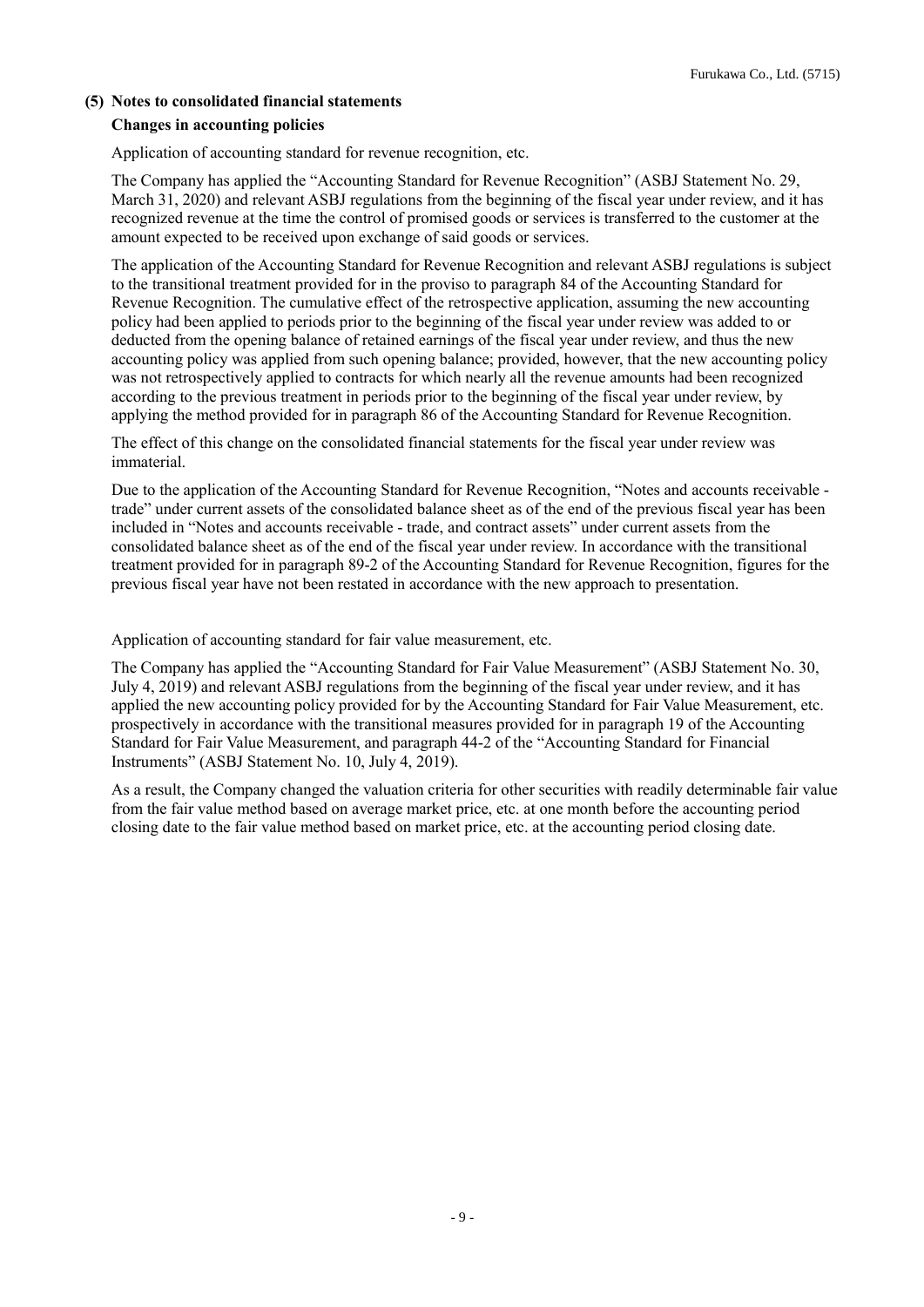#### **Assumptions**

|               |                                              |                             | Fiscal year ended<br>March 31, 2022 | Year-on-year<br>change |
|---------------|----------------------------------------------|-----------------------------|-------------------------------------|------------------------|
|               | Fiscal year ended March 31, 2022 (actual)    | $\frac{\text{m}}{\text{m}}$ | 9.691                               | 2,812                  |
| Copper price  | Fiscal year ending March 31, 2023 (forecast) | $\frac{\text{S}}{\text{m}}$ | 9.400                               | (291)                  |
|               | Fiscal year ended March 31, 2022 (actual)    | Yen/S                       | 112.4                               | 6.3                    |
| Exchange rate | Fiscal year ending March 31, 2023 (forecast) | Yen/\$                      | 120.0                               | 7.6                    |

## **Supplementary Material on Financial Results for the Fiscal Year Ended March 31, 2022**

May 12, 2022 Furukawa Co., Ltd.

#### <span id="page-13-0"></span>Net sales

#### (Yen amounts are rounded down to millions.)

|                               | Fiscal year ended | Year-on-year change |  |          | Fiscal year ending March 31, 2023 |
|-------------------------------|-------------------|---------------------|--|----------|-----------------------------------|
|                               | March 31, 2022    |                     |  | Forecast | Year-on-year change               |
| Machinery business            | 76,938            | 8,303               |  | 78,600   | 1,661                             |
| Industrial Machinery segment  | 17,723            | 1,041               |  | 20,200   | 2,476                             |
| Rock Drill Machinery segment  | 30,910            | 6,761               |  | 29,400   | (1,510)                           |
| <b>UNIC Machinery segment</b> | 28,305            | 500                 |  | 29,000   | 694                               |
| Materials business            | 118,163           | 29,960              |  | 126,000  | 7,836                             |
| Metals segment                | 102,995           | 26,900              |  | 110,700  | 7,704                             |
| Electronics segment           | 7,271             | 1,530               |  | 7,300    | 28                                |
| Chemicals segment             | 7,896             | 1,529               |  | 8,000    | 103                               |
| Real Estate segment           | 2,115             | 7                   |  | 2,000    | (115)                             |
| Others segment                | 1,879             | 1,123               |  | 2,900    | 1,020                             |
| Total                         | 199,097           | 39,394              |  | 209,500  | 10,402                            |

| Fiscal year ending March 31, 2023 |                     |  |
|-----------------------------------|---------------------|--|
| Forecast                          | Year-on-year change |  |
| 78,600                            | 1,661               |  |
| 20,200                            | 2,476               |  |
| 29,400                            | (1,510)             |  |
| 29,000                            | 694                 |  |
| 126,000                           | 7,836               |  |
| 110,700                           | 7,704               |  |
| 7,300                             | 28                  |  |
| 8,000                             | 103                 |  |
| 2,000                             | (115)               |  |
| 2,900                             | 1,020               |  |
| 209,500                           | 10,402              |  |

### Operating profit

|                               | <b>Fiscal year ended</b> | Year-on-year change |  | Fiscal year ending March 31, 2023 |                     |
|-------------------------------|--------------------------|---------------------|--|-----------------------------------|---------------------|
|                               | March 31, 2022           |                     |  | Forecast                          | Year-on-year change |
| Machinery business            | 4.679                    | 710                 |  | 5,300                             | 620                 |
| Industrial Machinery segment  | 1,396                    | (717)               |  | 1,800                             | 403                 |
| Rock Drill Machinery segment  | 1,117                    | 2,442               |  | 1,300                             | 182                 |
| <b>UNIC Machinery segment</b> | 2,165                    | (1,014)             |  | 2,200                             | 34                  |
| Materials business            | 2,349                    | 1,308               |  | 1,200                             | (1, 149)            |
| Metals segment                | 940                      | 441                 |  | $\Omega$                          | (940)               |
| Electronics segment           | 666                      | 504                 |  | 600                               | (66)                |
| Chemicals segment             | 743                      | 363                 |  | 600                               | (143)               |
| Real Estate segment           | 743                      | 6                   |  | 600                               | (143)               |
| Others segment                | 17                       | 99                  |  | (20)                              | (37)                |
| (Subtotal)                    | 7,789                    | 2,125               |  | 7,080                             | (709)               |
| Eliminations/corporate        | (54)                     | 16                  |  | (80)                              | (25)                |
| Total                         | 7.734                    | 2,142               |  | 7,000                             | (734)               |

| Fiscal year ending March 31, 2023 |                     |  |
|-----------------------------------|---------------------|--|
| Forecast                          | Year-on-year change |  |
| 5,300                             | 620                 |  |
| 1,800                             | 403                 |  |
| 1,300                             | 182                 |  |
| 2,200                             | 34                  |  |
| 1,200                             | (1,149)             |  |
| $\overline{0}$                    | (940)               |  |
| 600                               | (66)                |  |
| 600                               | (143)               |  |
| 600                               | (143)               |  |
| (20)                              | (37)                |  |
| 7,080                             | (709)               |  |
| (80)                              | (25)                |  |
| 7,000                             | (734)               |  |